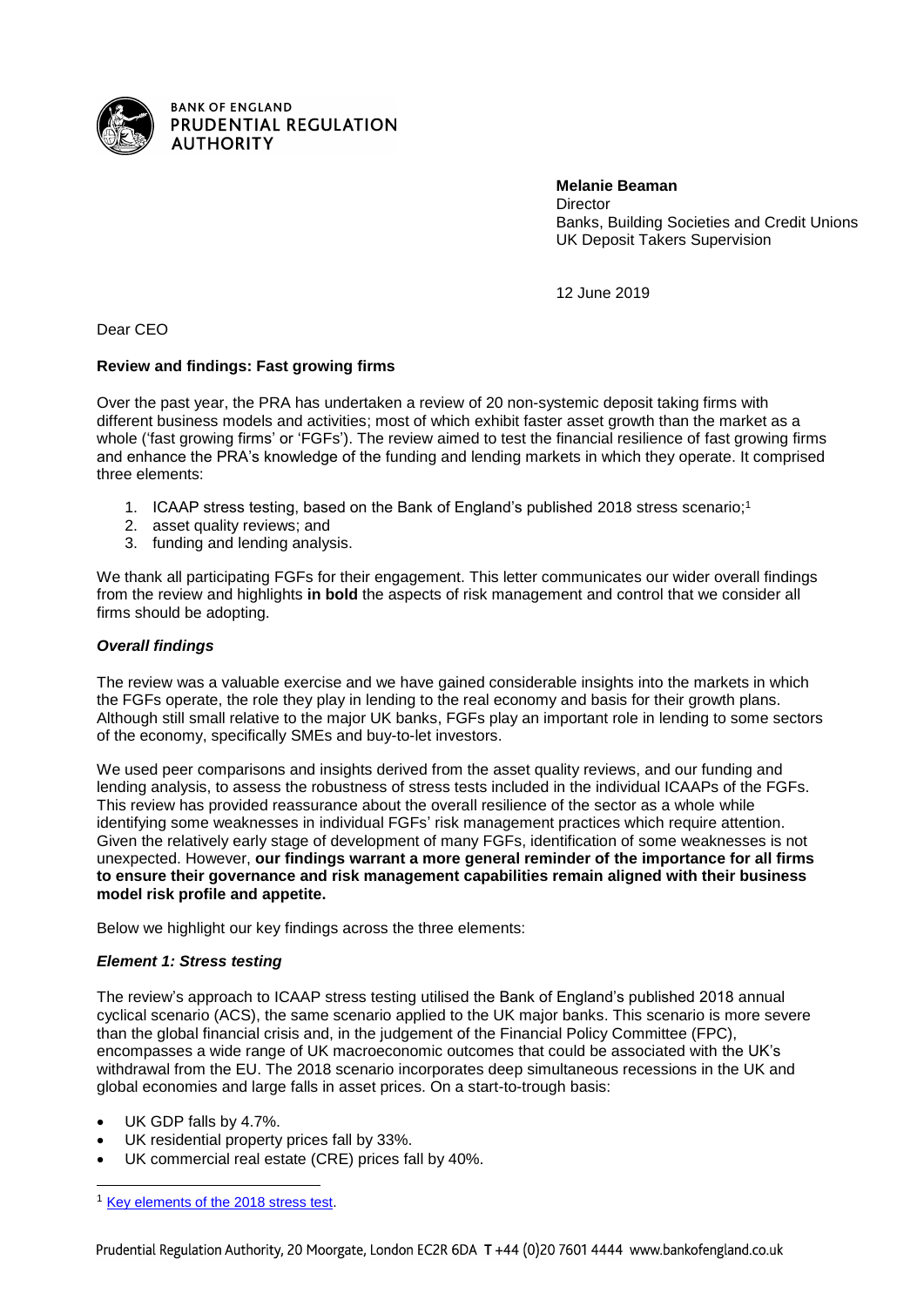- UK unemployment peaks at 9.5%.
- Bank Rate rises to 4%.

Stress testing is an important tool that all firms should use to understand the potential vulnerabilities in their business models and to evidence that they have sufficient financial resources to withstand stress events. Our review work found that many FGFs needed to strengthen further their stress analysis and stress management capabilities. We found three main areas of weakness:

- i. Most FGFs were overly optimistic about the potential impact of a stress scenario on their business. This was most apparent in their assumptions about stressed impairment rates that could emerge and their ability to raise capital, dispose of parts of their business, or widen their margins in the context of a market-wide stress.
- ii. Many FGFs did not demonstrate an understanding of the stress drivers for their business, were unable to explain the assumptions made in their stress testing models, and/or to analyse the sensitivities of their business models to these assumptions.
- iii. Where FGFs identified management actions to be taken in the event of stress, these tended to be poorly defined and lacking clear trigger points for when the action would be undertaken.

The results of our review highlight the vital role of robust governance in delivering sound stress testing. **We expect all firms to demonstrate effective engagement and challenge by senior management and boards, with stress testing integrated into the business**. Section 14 of the 2019 Bank of England stress testing guidance highlights a number of sources that firms can reference to support development of an effective stress testing framework. 2

In our review of stress test outcomes, our overall concern was that FGFs could be underestimating the potential losses that could arise on their loan portfolios under the given scenario. This finding may reflect the fact that many FGFs have only existed during relatively benign credit conditions and have not experienced a downturn. In reviewing their own stress test results, few FGFs explicitly took account of the average impairment rates that are published as part of the results of the Bank of England's annual stress test for the major UK banks. **Although these published numbers are average rates on broad portfolios, so may not be directly applicable, they are a helpful reference point and cross-check for an assessment of the risk profile of a particular loan book and how it might behave under stress.**

In general, FGFs exhibit concentrations in higher-risk market segments which may be more vulnerable to stress. **All firms should ensure risk concentration is taken into account in their provisioning and stress models.** 

Many FGFs included ambitious growth plans in their analysis and therefore expected the additional income from new business to offset higher impairment charges on previous business, to a greater or lesser extent. While we recognise that some firms may be able to capitalise on opportunities during a market-wide stress, **we do not consider it appropriate to assume that significant growth would be available in generally falling markets**.

**All firms should ensure that the management actions they propose in their ICAAP stress test are consistent with the stress scenario used;** we would be sceptical of any firms' expectations that they will be able to raise new capital in a market-wide stress scenario; similarly, expectations for the sale of a business unit to release capital may not realistically be executable in the given stress scenario, or may not yield the full capital benefit anticipated.

## *Element 2: Asset quality reviews*

l

Many of the FGFs operate in higher credit risk segments of the lending market. Some FGFs were able to demonstrate that they have the credit expertise and control framework commensurate with taking this level of credit risk. However we found weaknesses at others:

i. Risk appetite frameworks were still evolving and generally reflected the particular FGF's stage of development and maturity. Risk appetite statements of these FGFs tended to be high level and did not fully capture risks or include sufficiently granular metrics to enable the level of risk to be adequately monitored. **Firms can seek to address this through broadening the range of risk** 

<sup>2</sup> [https://www.bankofengland.co.uk/-/media/boe/files/stress-testing/2019/stress-testing-the-uk-banking-system-2019](https://www.bankofengland.co.uk/-/media/boe/files/stress-testing/2019/stress-testing-the-uk-banking-system-2019-guidance) quidance.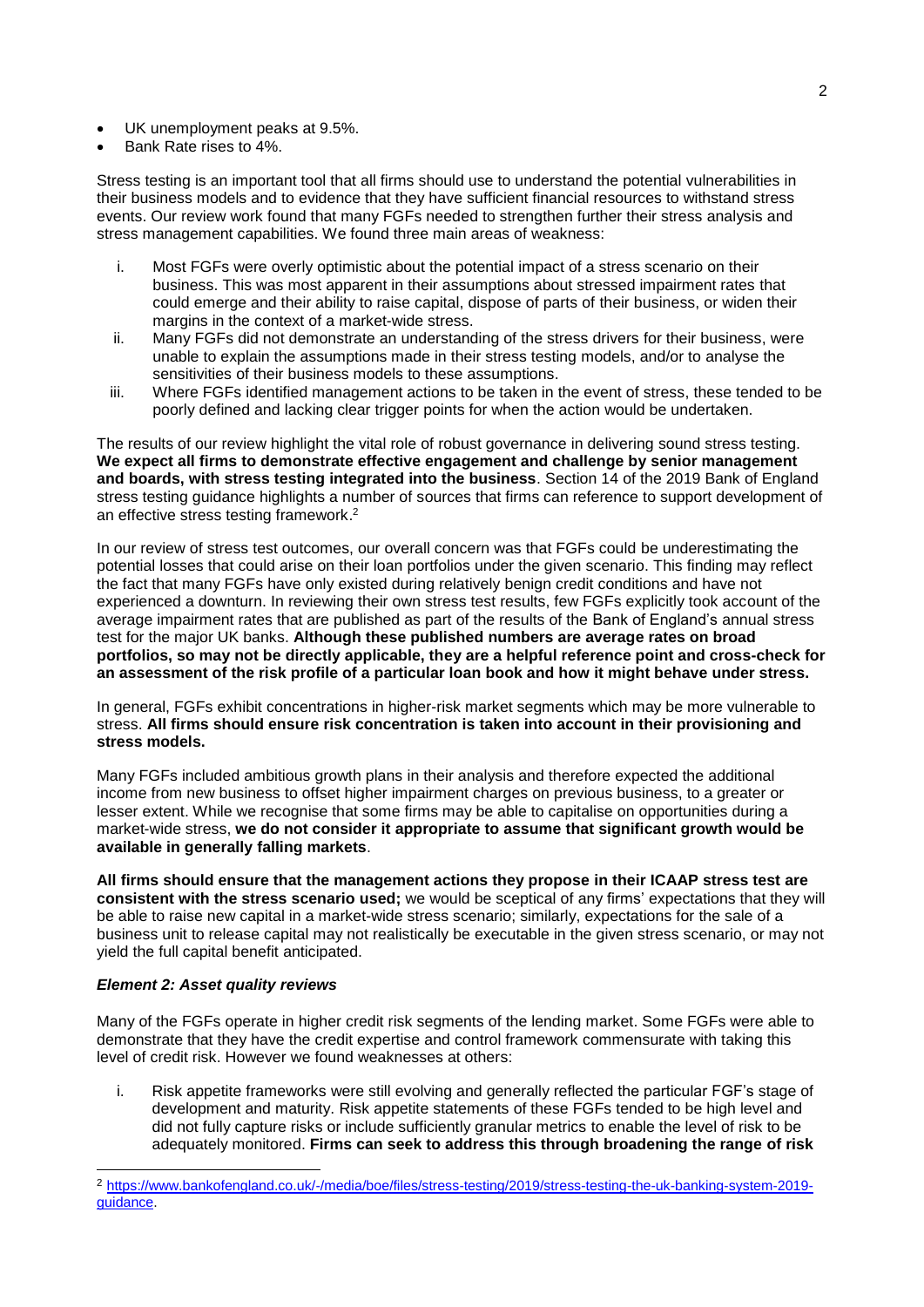**metrics and enhancing both data quality and risk MI, as and when individual portfolios become more material in size.**

- ii. Many FGFs had untested collections capability and it was unclear to us how effective their plans for scaling up collections activity would be under stress. In some cases, **forbearance practices were not in line with industry standards; poor practice could potentially mask the level of arrears, delay appropriate recovery actions and thereby impact overall book performance in a downturn**.
- iii. Some FGFs displayed weaknesses in underwriting of commercial loans. We observed a number of instances of weak financial analysis, limited evidence of challenge and high levels of lending outside of policy (on the basis of exceptions). **Firms are reminded to be mindful of the speed of decision making in commercial lending cases and whether this might be compromising the quality of analysis and robustness of the underwriting process.**

As highlighted above, many FGFs may not have experienced an economic downturn, but need to ensure they are prepared to react quickly in the event that credit conditions change. Preparatory work would include planning for how to manage rising levels of problem loans and to scale up collections resources/activity. **Better FGFs ensured that their risk functions remain adequately resourced<sup>3</sup> with experienced staff to provide challenge and oversight. This practice should guard against pressure to meet growth targets leading to them taking on unplanned higher levels of risk**.

We observed some areas of weakness in some FGFs' information provided to management and boards (MI); for example, we saw little evidence of FGFs segmenting their credit risk MI by multiple (layered) risks for either new business or stock. **It is our observation that firms benefit from MI which provides sufficiently detailed information on key loan book risk characteristics or combinations of risk characteristics, which could identify potentially vulnerable segments.** Some forbearance MI did not sufficiently monitor the flow and stock of forborne loans, nor the performance of cases which had exited forbearance; we consider the inclusion of both of these elements to be good practice from our observations.

#### *Element 3: Funding and lending analysis*

This analysis produced findings consistent with past analysis we have shared at conferences and through supervisory work.

A number of FGFs exhibited a lack of diversity in funding sources, being almost entirely reliant on funding from competitively priced, short-term fixed rate retail deposits. FGFs were not found to be disproportionately reliant on wholesale funding.

FGFs generally expected to raise additional easy access, notice and fixed rate retail funding over the coming years in order to support this balance sheet growth, refinance Term Funding Scheme (TFS) 4 drawings (ahead of deadlines for repayment) and replace maturing fixed term deposits. This approach, compounded by a risk of concentrated maturities, may place pressure on profitability if competitive pressures cause retail funding spreads to rise. Despite this, the analysis showed an element of over optimism in funding spreads assumed in many FGFs' plans.

More widely, most FGFs' pursuit of aggressive balance sheet growth targets was driven from the asset side of the balance sheet requiring firms to maximise funding from all available funding sources including non-core funding such as secured funding, wholesale funding, SME and corporate deposits, all of which could increase execution and refinance risks.

**Better firms took into account various market pressures as well as their own ability to differentiate pricing on both sides of the balance sheet in both their baseline and stress testing projections.**

l

<sup>&</sup>lt;sup>3</sup> Proportionately to the business model and the risks being incurred.

<sup>4</sup> The August 2016 Bank of England Term Funding Scheme provided funding to participating deposit taking firms at interest rates close to Bank Rate. The primary objective of the scheme was to reinforce the pass-through of the August 2016 cut in Bank Rate to the interest rates faced by households and companies.